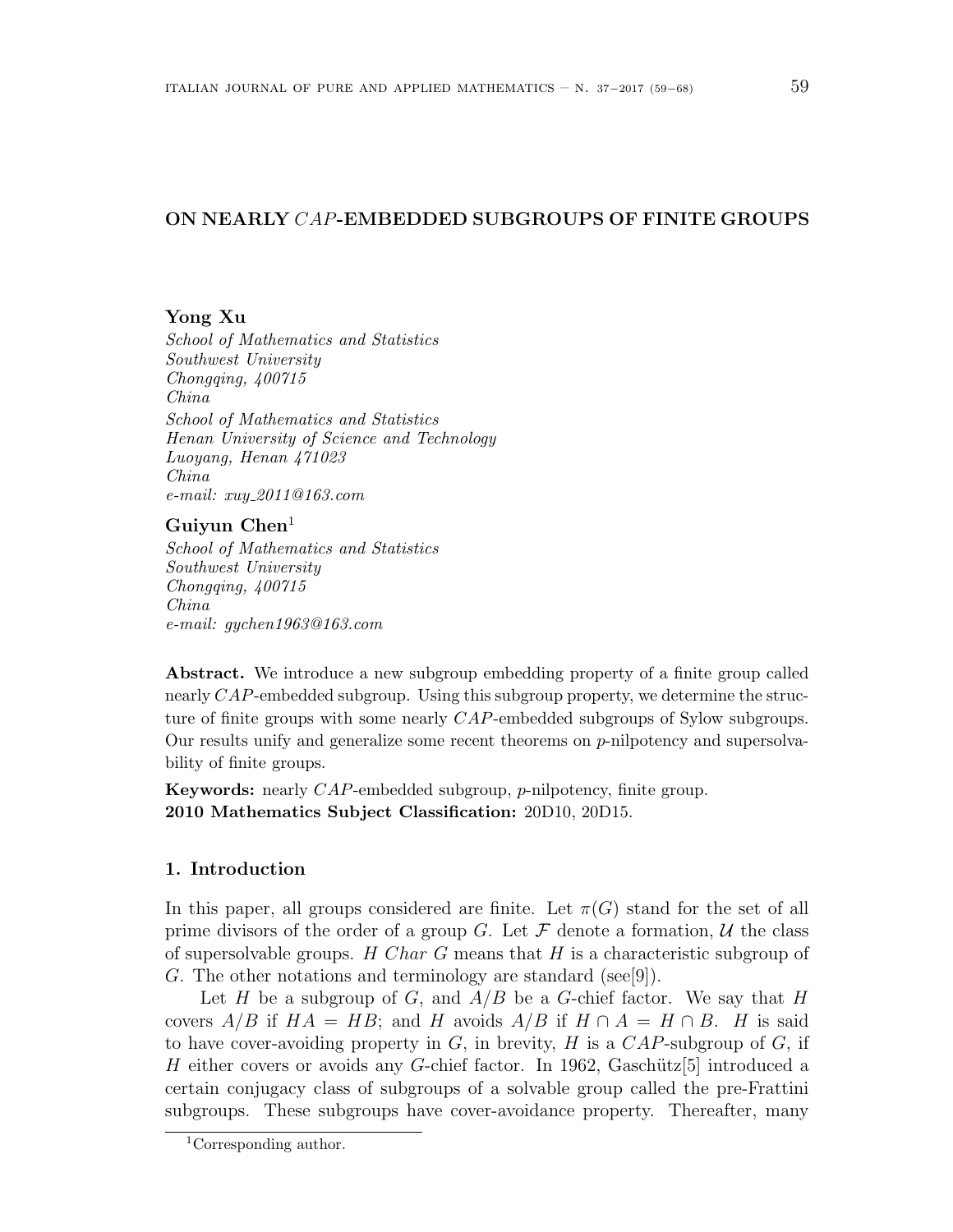authors devoted to find some kind of subgroups of a solvable group having this property, for example, Gillam[6] and Tomkinson[14]. In 1993, Ezquerro[4] considered the converse questions, he gave some characterizations for a group *G* to be *p*-supersolvable and supersolvable based on the assumption that all maximal subgroups of some subgroups of *G* are *CAP*-subgroups. Asaad in [1] obtained further results within the framework of formation theory. As a generalization of *CAP*-subgroups, Guo and Guo in[7] introduced *CAP*-embedded subgroups. A subgroup  $H$  of  $G$  is said to have the  $CAP$ -embedded property in  $G$  or is called a *CAP*-embedded subgroup of *G* if, for each prime *p* dividing the order of *H*, there exists a *CAP* subgroup *K* of *G* such that a Sylow *p*-subgroup of *H* is also a Sylow *p*-subgroup of *K*. Moreover, they presented some conditions for a finite group to be *p*-nilpotent and supersolvable under the condition that some subgroups of Sylow subgroup are *CAP*-embedded.

In recent years, it has been of interest to use some supplemented properties of subgroups to determine the structure of a group. For example, Wang in [15] introduced the concept of *c*-normal subgroups. A subgroup *H* of *G* is *c*-normal in *G* if there is a normal subgroup  $K_1$  of *G* such that  $G = HK_1$  and  $H \cap K_1 \leq$  $H_G = Core_G(H)$ . As applications, he gave some criteria for the solvability and supersolvability of groups.

We provide examples in Section 2 to show that *CAP*-embedded property and *c*-normality cannot imply from one to the other one. In this paper, we will try an attempt to unify the two concepts and introduce a new subgroup embedding property of a finite group called nearly *CAP*-embedded subgroup. As applications, we study the influence of nearly *CAP*-embedded subgroups on the structure of finite groups. We present some sufficient conditions for a group to be *p*-nilpotent, *p*-supersolvable and supersolvable.

### **2. Basic definitions and preliminary results**

When we recall the concepts of a *c−*normal subgroup and a *CAP*-embedded subgroup, it is easy to see that a normal subgroup *N* of *G* is both *c*-normal and *CAP*-embedded. The following examples show that *c*-normal and *CAP*-embedded are different properties:

**Example 2.1.** Let  $G = A_5$ , the alternative group of degree 5. Then all Sylow subgroups of *G* are *CAP*-embedded subgroups of *G*, but every Sylow subgroup is not a *c*-normal subgroup of *G*.

**Example 2.2.** Let  $A_4$  be the alternative group of degree 4 and  $C = \langle c \rangle$  be a cyclic group of order 2. Let  $G = C \times A_4$ . Then  $A_4 = [K_4]C_3$ , where  $K_4 = \langle a, b \rangle$ is the Klein Four Group with generators  $a$  and  $b$  of order 2 and  $C_3$  is the cyclic group of order 3. Take  $H = \langle ac \rangle$  be the cyclic subgroup of order 2 of *G*. Then  $G = HA_4$  and  $H \cap A_4 = 1$ . By definition, *H* is *c*-normal in *G*. However, *H* is not a *CAP*-embedded subgroup of *G*, if not, then there exists a *CAP*-subgroup *B* of *G* such that  $H \in Syl_2(B)$ , so *B* covers or avoids  $(C \times K_4)/C$ , it is impossible.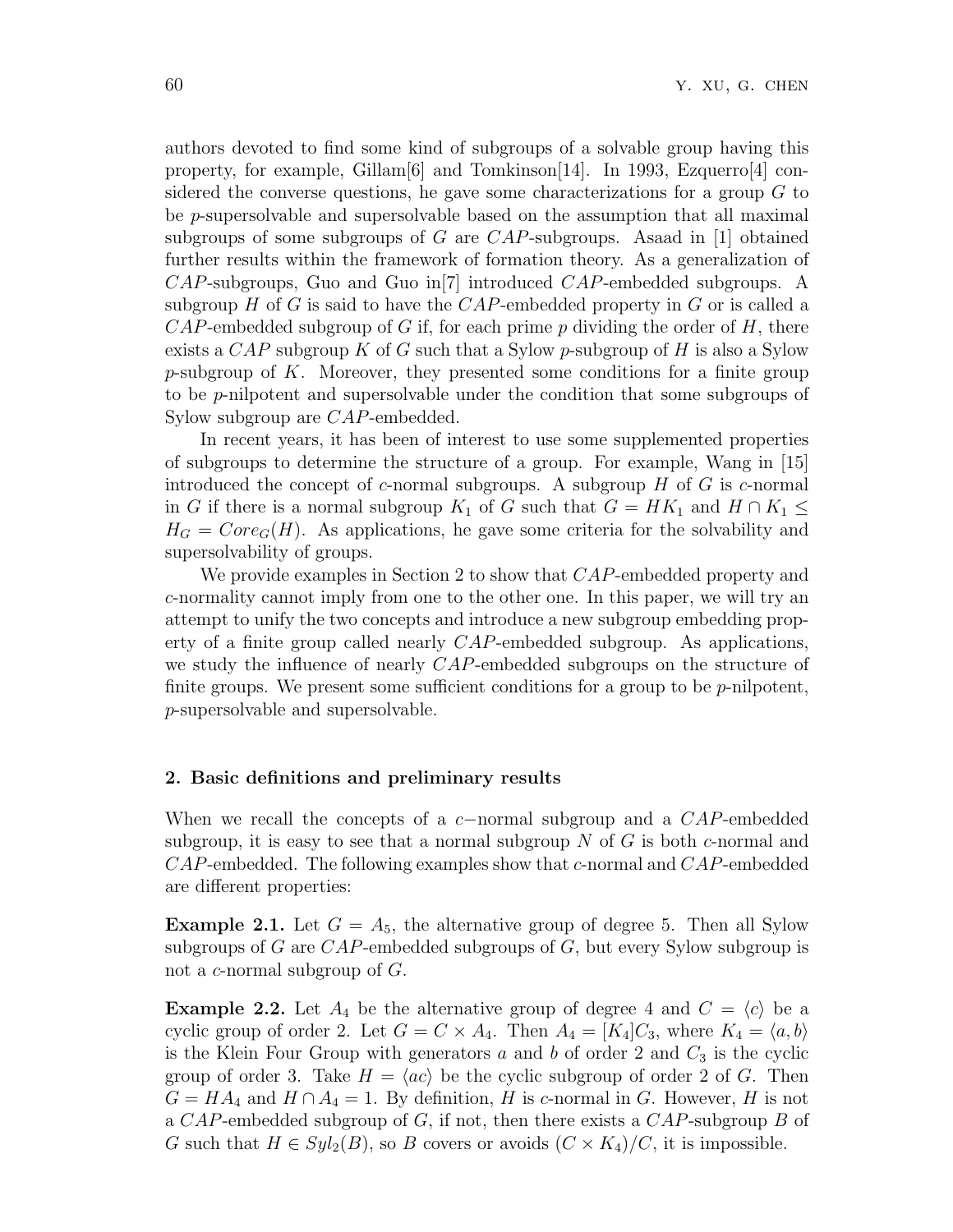In the *c*-normal case,  $G = HK_1$ , if we let  $K_2 = H_GK_1$ , then  $G = HK_2$  and  $H \cap K_2 = H_G$ ;  $H \cap K_2$  is, of course, a *CAP*-embedded subgroup of *G*. Based on the observation, we introduce the following:

**Definition 2.3.** A subgroup *H* of a group *G* is said to be nearly *CAP*-embedded in *G* if there are a subnormal subgroup *T* of *G* and a *CAP*-embedded subgroup *H*<sub>ce</sub> of *G* contained in *H* such that  $G = HT$  and  $H \cap T \leq H_{ce}$ .

If *H* is a *CAP*-embedded subgroup of *G*, taking  $T = G$ , we get *H* is a nearly *CAP*-embedded subgroup of *G*. Hence nearly *CAP*-embedded subgroup is a real uniform generalization of a *c*-normal subgroup and a *CAP*-embedded subgroup.

For the sake of convenience, we list here some known results which will be useful in the sequel.

**Lemma 2.4** (([7, Lemma 1]))**.** *Suppose that U is CAP-embedded in a group G* and  $N \leq G$ . Then  $UN/N$  is  $CAP$ -embedded in  $G/N$ .

**Lemma 2.5.** ([19, Lemma 2.4]) *Let H be a normal subgroup of a group G such that G/H is p-nilpotent and let P be a Sylow p-subgroup of H, where p is a prime divisor of*  $|G|$ *. If*  $|P| \leq p^2$  *and one of the following conditions holds, then G is p-nilpotent:*

- $(1)$   $(|G|, p 1) = 1$  *and*  $|P| \leq p$ ;
- (2) *G is*  $A_4$ -free if  $p = min \pi(G)$ ;
- (3)  $(|G|, p^2 1) = 1$ .

**Lemma 2.6.** ([20, Theorem 3.1]) Let  $\mathcal F$  be a saturated formation containing  $\mathcal U$ , *and G a* group with a normal subgroup *N* such that  $G/N \in \mathcal{F}$ . If all Sylow *subgroups of*  $F^*(N)$  *are cyclic, then*  $G \in \mathcal{F}$ *.* 

**Lemma 2.7.** ([17, Theorem 3.1]) Let  $\mathcal F$  be a saturated formation containing  $\mathcal U$ , *G a group with a solvable normal subgroup H such that G/H ∈ F. If for any maximal subgroup M of G*, either  $F(H) \leq M$  *or*  $F(H) \cap M$  *is a maximal subgroup of*  $F(H)$ , then  $G \in \mathcal{F}$ . The converse also holds, in the case where  $\mathcal{F} = \mathcal{U}$ .

**Lemma 2.8.** *Let U be a nearly CAP-embedded subgroup and N a normal subgroup of a group G. Then*

- (1) If  $N \leq U$ , then  $U/N$  is nearly  $CAP$ -embedded in  $G/N$ .
- (2) If  $(|U|, |N|) = 1$ , then  $UN/N$  is nearly  $CAP$ -embedded in  $G/N$ .

**Proof.** By the hypotheses, there are a subnormal subgroup *T* of *G* and a *CAP*embedded subgroup  $U_{ce}$  of *G* contained in *U* such that  $G = UT$  and  $U \cap T \leq U_{ce}$ .

(1)  $G/N = (U/N)(TN/N)$ ,  $TN/N \triangleleft G/N$  by [3, Chap A, Lemma 14.1(b)], and  $(U/N) \cap (TN/N) = (U \cap TN)/N = (U \cap T)N/N \le (U_{ce}N)/N$ . By Lemma 2.4, (*UceN*)*/N* is *CAP*-embedded in *G/N*. Hence *U/N* is nearly *CAP*-embedded in *G/N*.

(2) Let  $\pi$  be the set of all prime divisors of  $|U|$ , then  $N$  is a normal  $\pi'$ -subgroup and U is a  $\pi$ -subgroup of G. Since  $|G|_{\pi'} = |T|_{\pi'} = |TN|_{\pi'}$ , we have that  $|T \cap N| =$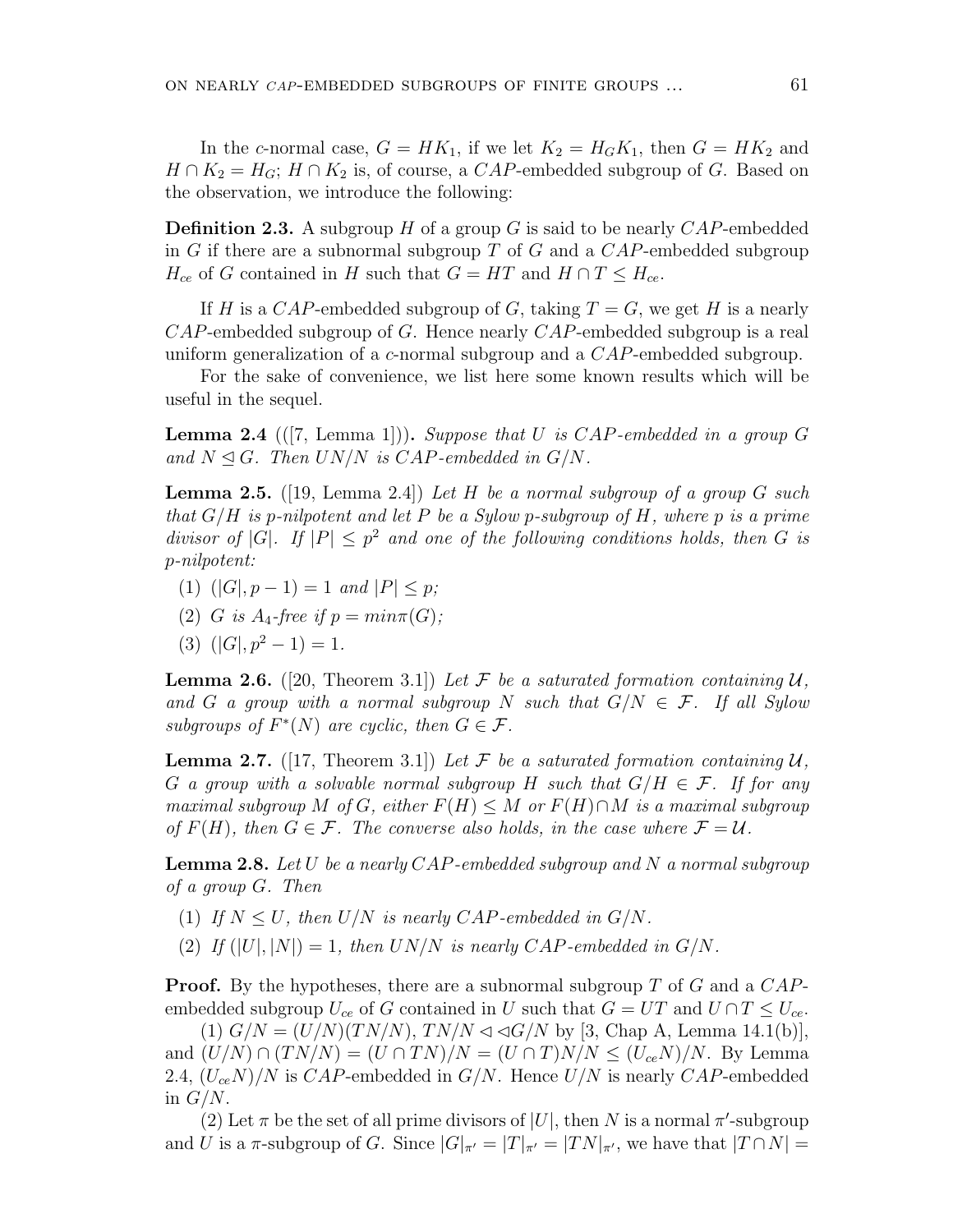*|T* ∩ *N*|<sub> $\pi'$ </sub> = |*N*|<sub> $\pi'$ </sub> = |*N*| and hence *N* ≤ *T*. Therefore, *G*/*N* = (*UN*/*N*)(*T*/*N*), *T/N*  $\triangleleft$   $\triangleleft$  *G/N* by [3, Ch. A, Lemma 14.1(b)], and  $(UN/N) \cap T/N = (U \cap T)N/N ≤$  $(U_{ce}N)/N$ . By Lemma 2.4, we have  $(U_{ce}N)/N$  is  $CAP$ -embedded in  $G/N$ . Hence, (*UN*)*/N* is nearly *CAP*-embedded in *G/N*.

#### **3. Main results and their proofs**

**Theorem 3.1.** Let G be a group, N a normal subgroup of G such that  $G/N$  is p*nilpotent and P a Sylow p*-subgroup of *N,* where  $p \in \pi(G)$  with  $(|G|, p-1) = 1$ . If *all maximal subgroups of P are nearly CAP-embedded in G, then G is p-nilpotent.*

**Proof.** Assume that the result is false. Let *G* be a minimal counterexample with least  $|N| + |G|$ .

(1) *G* has a unique minimal normal subgroup *L* contained in *N*, *G/L* is *p*-nilpotent and  $L \nleq \Phi(G)$ .

Let *L* be a minimal normal subgroup of *G* contained in *N*. Consider the factor group  $\overline{G} = G/L$ . Clearly  $\overline{G}/\overline{N} \cong G/N$  is *p*-nilpotent and  $\overline{P} = PL/L$  is a Sylow *p*-subgroup of  $\overline{N}$ , where  $\overline{N} = N/L$ . Now let  $\overline{P_1} = P_1 L/L$  be a maximal subgroup of  $\overline{P}$ . We may assume that  $P_1$  is a maximal subgroup of  $P$ . Then  $P_1 \cap L = P \cap L$  is a Sylow *p*-subgroup of *L*. By the hypothesis, there are a subnormal subgroup *T* of *G* and a *CAP*-embedded subgroup  $(P_1)_{ce}$  contained in  $P_1$  of  $G$  such that  $G = P_1T$  and  $P_1 \cap T \leq (P_1)_{ce}$ . Clearly  $TL/L \triangleleft \triangleleft G/L$ . Now we let  $\pi(G) = \{p_1, p_2, \dots, p_n\}$  where  $p_1 = p$ , and  $T_{p_i}$  be a Sylow  $p_i$ -subgroup of *T* (*i* = 2,  $\cdots$ , *n*). Then  $T_{p_i}$  is also a Sylow  $p_i$ -subgroup of *G*, hence  $T_{p_i} \cap L$ is a Sylow  $p_i$ -subgroup of  $L$   $(i = 2, \dots, n)$ . Write  $V = \langle L \cap T_{p_2}, \dots, L \cap T_{p_n} \rangle$ , then *V* ≤ *T* ∩ *L*. Note that  $(|L : P_1 ∩ L|, |L : V|) = 1, L = (P_1 ∩ L)V$ , thus  $P_1L \cap TL = (P_1L \cap T)L = (P_1V \cap T)L = (P_1 \cap T)VL = (P_1 \cap T)L$ . It follows from *Lemma 2.4 that*  $(P_1L/L) ∩ (TL/L) = (P_1 ∩ T)L/L ≤ (P_1)_{ce}L/L$  and  $(P_1)_{ce}L/L$ is *CAP*-embedded in  $G/L$ . Therefore  $\overline{P_1}$  is nearly *CAP*-embedded in  $\overline{G}$ . The choice of *G* implies that *G* is *p*-nilpotent. Since the class of *p*-nilpotent groups is a saturated formation, *L* is a unique minimal normal subgroup of *G* contained in *N* and  $L \nleq \Phi(G)$ .

 $(2)$   $O_{p'}(G) = 1.$ 

If  $E = O_{p'}(G) \neq 1$ , we consider  $\overline{G} = G/E$ . Clearly,  $\overline{G}/\overline{N} \cong G/NE$  is *p*nilpotent because  $G/N$  is, where  $\overline{N} = NE/E$ . Let  $\overline{P_1} = P_1E/E$  be a maximal subgroup of  $PE/E$ . We may assume that  $P_1$  is a maximal subgroup of  $P$ . Since  $P_1$  is nearly *CAP*-embedded in *G*,  $P_1E/E$  is nearly *CAP*-embedded in  $G/E$  by Lemma 2.8 (2). The minimality of *G* yields that *G* is *p*-nilpotent, therefore *G* is *p*-nilpotent, a contradiction.

(3)  $O_p(N) = 1$  and so *L* is not *p*-nilpotent.

If not, then by (1),  $L \leq O_p(N)$  and, there is a maximal subgroup M of G such that  $G = LM$  and  $L \cap M = 1$ . Since  $M_p \subset P$ , where  $M_p \in Syl_p(M)$ , we may let  $P_1$  be a maximal subgroup of P containing  $M_p$ . Because  $P_1$  is a nearly *CAP*-embedded subgroup of *G*, there are a subnormal subgroup *T* of *G* and a *CAP*-embedded subgroup  $(P_1)_{ce}$  contained in  $P_1$  of *G* such that  $G = P_1T$  and  $P_1 \cap T \leq (P_1)_{ce} \in Syl_p(K)$ , where *K* is a *CAP* subgroup of *G*. If *K* covers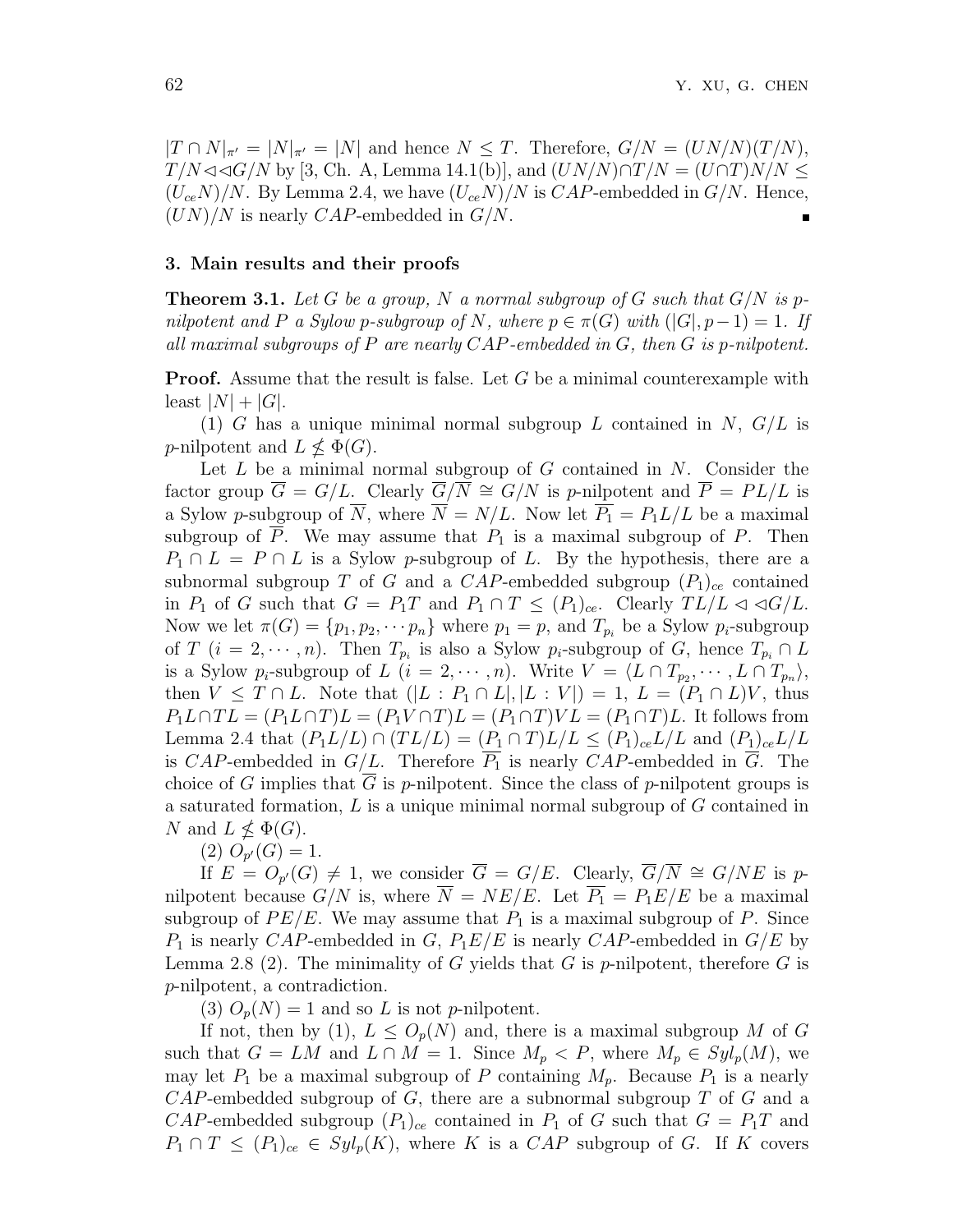*L*/1, then  $L \leq K$ . It follows from  $(P_1)_{ce} \in Syl_p(K)$  that  $L \leq P_1$ , thus  $P =$  $LM_p = LP_1 = P_1$ , a contradiction. So *K* must avoids  $L/1$ , i.e.,  $K \cap L = 1$ , hence  $P_1 \cap T \cap L = 1$ . Consequently,  $|T \cap L| \leq p$ . Since  $T/L \cap T \cong TL/L \leq G/L$ ,  $T/L \cap T$  is *p*-nilpotent. It follows that *T* is *p*-nilpotent by Lemma 2.5. Let  $T_{p'}$ be the normal *p*-complement of *T*. Then  $T_{p'}$  is a Hall *p*'-subgroup of *G* and  $T_{p'}$  *Char*  $T \leq \subseteq G$ , so  $T_{p'} \leq G$ , contrary to  $O_{p'}(G) = 1$ .

If *L* is *p*-nilpotent, then  $L_{p'}$  *Char*  $L \leq N$ , so  $L_{p'} \leq O_{p'}(N) \leq O_{p'}(G) = 1$ by (2). Thus *L* is a *p*-group,  $L \leq O_p(N) = 1$ , a contradiction. Hence (3) holds. (4) The final contradiction.

If  $P \cap L \leq \Phi(P)$ , then *L* is *p*-nilpotent by Tate's theorem [9, IV, Th 4.7], contrary to  $(3)$ . Consequently, there exists a maximal subgroup  $P_1$  of  $P$  such that  $P = (L \cap P)P_1$ . Let *T* be a subnormal supplement of  $P_1$  in *G*, we have  $P_1 \cap T \leq (P_1)_{ce} \in Syl_p(K)$ , where *K* is a *CAP* subgroup of *G*. If *K* covers  $L/1$ , then  $L \leq K$ . It follows from  $(P_1)_{ce} \in Syl_p(K)$  that  $P_1 \cap K = (P_1)_{ce} \in Syl_p(K)$ , then  $P_1 \cap L \in Syl_p(L)$ . Thus  $L \cap P = L \cap P_1$ . We obtain  $P = (L \cap P)P_1 = P_1$ , a contradiction. So *K* must avoids  $L/1$ , i.e.,  $K \cap L = 1$ , hence  $P_1 \cap T \cap L = 1$ . Consequently,  $|P \cap T \cap L| \leq p$ . Since  $T/L \cap T \cong TL/L \leq G/L$ ,  $T/L \cap T$  is *p*-nilpotent. It follows that *T* is *p*-nilpotent by Lemma 2.5. Let  $T_{p'}$  be the normal *p*-complement of *T*. Then  $T_{p'}$  is a Hall *p*'-subgroup of *G* and  $T_{p'}$  *Char*  $T \leq \leq G$ , so  $T_{p'} \leq G$ , contrary to  $O_{p'}(G) = 1$ . This contradiction completes the proof.

**Theorem 3.2.** *Let p be a prime dividing the order of the group G and let N be a p-solvable normal subgroup of G such that G/N is p-supersolvable. If there exists a Sylow p-subgroup P of N such that every maximal subgroup of P is nearly CAP-embedded in G, then G is p-supersolvable.*

**Proof.** Assume that the result is false and let *G* be a counterexample of minimal order. Now, arguing as in the proof of Theorem 3.1, the following statements (1) and (2) about *G* are true.

(1) *G* has a unique minimal normal subgroup *L* contained in *N*, *G/L* is *p*-supersolvable and  $L \nleq \Phi(G)$ .

 $(2)$   $O_{p'}(G) = 1.$ 

Since *G* is *p*-solvable and  $O_{p'}(G) = 1$ , *L* is a *p*-group and  $L \leq P$ . If  $L \leq \Phi(P)$ , by [12, Theorem 5.2.13],  $L \leq \Phi(G)$ , a contradiction. Consequently, there exists a maximal subgroup  $P_1$  of  $P$  such that  $P_1L = P$ . Since  $P_1$  is a nearly  $CAP$ embedded subgroup of *G*, there are a subnormal *T* of *G* and a *CAP*-embedded subgroup  $(P_1)_{ce}$  of *G* such that  $G = P_1T$  and  $P_1 \cap T \leq (P_1)_{ce} \in Syl_p(K)$ , where *K* is a *CAP* subgroup of *G*. If *K* covers  $L/1$ , then  $L \leq K$ . It follows from  $(P_1)_{ce} \in Syl_p(K)$  that  $L \leq P_1$ , thus  $P = LP_1 = P_1$ , a contradiction. So K must avoids  $L/1$ , i.e.,  $K \cap L = 1$ , hence  $P_1 \cap T \cap L = 1$ . Consequently,  $|T \cap L| \leq p$ . Noting that  $G/T_G$  is *p*-group, so  $N \cap T_G \neq 1$ . If not, then  $G = G/N \cap T_G \leq$  $G/N \times G/T_G$  is *p*-supersolvable, a contradiction. So  $L \leq N \cap T_G$  by (1). Hence  $|L| = |T \cap L| = p$ . The *p*-supersolvability of  $G/L$  implies that *G* is *p*-supersolvable, final contradiction.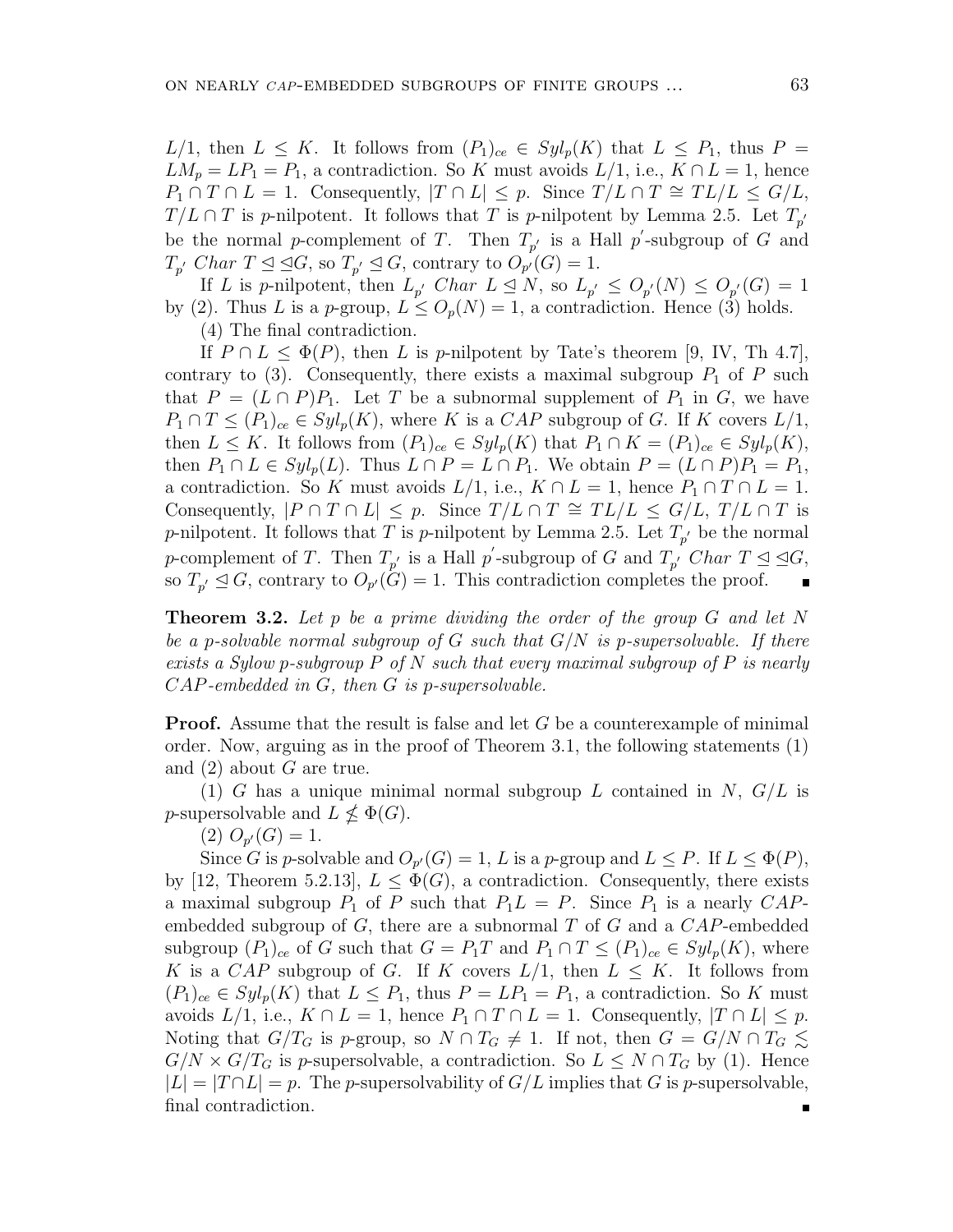**Remark 3.3.** The hypothesis that *N* is *p*-solvable in Theorem 3.2 is essential. For example, if we let *G* be the alternating group  $A_5$  of degree 5,  $N = G$  and  $p = 3$ , then it is clear that the statement of Theorem 3.2 does not hold.

**Theorem 3.4.** *Let G be a group. Then G is supersolvable if and only if there exists a normal subgroup N such that G/N is supersolvable and all maximal subgroups of any Sylow subgroup of N are nearly CAP-embedded in G.*

**Proof.** The necessity part can be obtained if we let  $N = G$  and apply a result due to Ezquerro[4]. So we need to prove the sufficiency part.

Let p be the smallest prime divisor of  $|G|$ . The supersolvability of  $G/N$ implies that  $G/N$  is *p*-nilpotent. By Theorem 3.1,  $G$  is *p*-nilpotent. Furthermore *G* is solvable. Applying Theorem 3.2, it is easy to see that *G* is supersolvable.

**Theorem 3.5.** Let  $\mathcal F$  be a saturated formation containing  $\mathcal U$ . Suppose that  $G$  is *a group with a normal subgroup*  $N$  *such that*  $G/N \in \mathcal{F}$ *. If all maximal subgroups of any Sylow subgroup of*  $N$  *are nearly CAP-embedded in*  $G$ *, then*  $G \in \mathcal{F}$ *.* 

**Proof.** Let G be a minimal counterexample. With similar arguments as in the proof of Theorem 3.1, we have the following claim (1).

(1) *G* has a unique minimal normal subgroup *L* contained in *N* such that  $G/L \in \mathcal{F}$  and  $L \nleq \Phi(G)$ .

(2) *L* is an elementary abelian *p*-group for some prime *p*.

Let *q* be the smallest prime divisor of *|N|*, *Q* a Sylow *q*-subgroup of *N*. If  $Q \cap L \nleq \Phi(Q)$ , then there exists a maximal subgroup  $Q_1$  of  $Q$  such that  $Q =$ (*Q∩L*)*Q*1. By the hypotheses, there are a subnormal *T* of *G* and a *CAP*-embedded subgroup  $(Q_1)_{ce}$  of *G* such that  $G = Q_1T$  and  $Q_1 \cap T \leq (Q_1)_{ce} \in Syl_q(K)$ , where *K* is a *CAP* subgroup of *G*. If *K* covers  $L/1$ , then  $L \leq K$ . It follows from  $(Q_1)_{ce} \in Syl_q(K)$  that  $L \cap Q_1 = L \cap Q$ , thus  $Q = (Q \cap L)Q_1 = (Q_1 \cap L)Q_1 = Q_1$ , a contradiction. So *K* must avoids  $L/1$ , i.e.,  $K \cap L = 1$ , hence  $Q_1 \cap T \cap L = 1$ . Consequently,  $|T \cap L| \leq q$ . Noting that  $G/T_G$  is q-group, so  $N \cap T_G \neq 1$ . If not, then  $G = G/N \cap T_G \leq G/N \times G/T_G$  belongs to *F*, a contradiction. So  $L \leq N \cap T_G$ by (1). Hence  $|L| = |T \cap L| = q$ . By applying Lemma 2.6, we obtain  $G \in \mathcal{F}$ , a contradiction. Therefore,  $Q \cap L \leq \Phi(Q)$ , then *L* is *q*-nilpotent by Tate's theorem [9, IV, Th 4.7] and, by the Odd Order Theorem, *L* is solvable, statement (2) is true.

(3) A final contradiction.

From (1) and (2), there exists a maximal subgroup *M* of *G* such that  $G = LM$ and  $L \cap M = 1$ . Let P be a Sylow p-subgroup of N. Then  $P = LM_p$  where  $M_p \in Syl_p(G)$ . Since  $M_p \lt P$ , we may let  $P_1$  be a maximal subgroup of P such that  $M_p \leq P_1$ . By the hypotheses, there are a subnormal *T* of *G* and a *CAP*embedded subgroup  $(P_1)_{ce}$  of *G* such that  $G = P_1T$  and  $P_1 \cap T \leq (P_1)_{ce} \in Syl_p(K)$ , where *K* is a *CAP* subgroup of *G*. If *K* covers  $L/1$ , then  $L \leq K$ . It follows from  $(P_1)_{ce} \in Syl_p(K)$  that  $L \leq P_1$ , thus  $P = LM_p \leq P_1$ , a contradiction. So K must avoids  $L/1$ , i.e.,  $K \cap L = 1$ , hence  $P_1 \cap T \cap L = 1$ . Consequently,  $|T \cap L| \leq p$ . Noting that  $G/T_G$  is p-group, so  $N \cap T_G \neq 1$ . If not, then  $G = G/N \cap T_G \leq G/N \times G/T_G$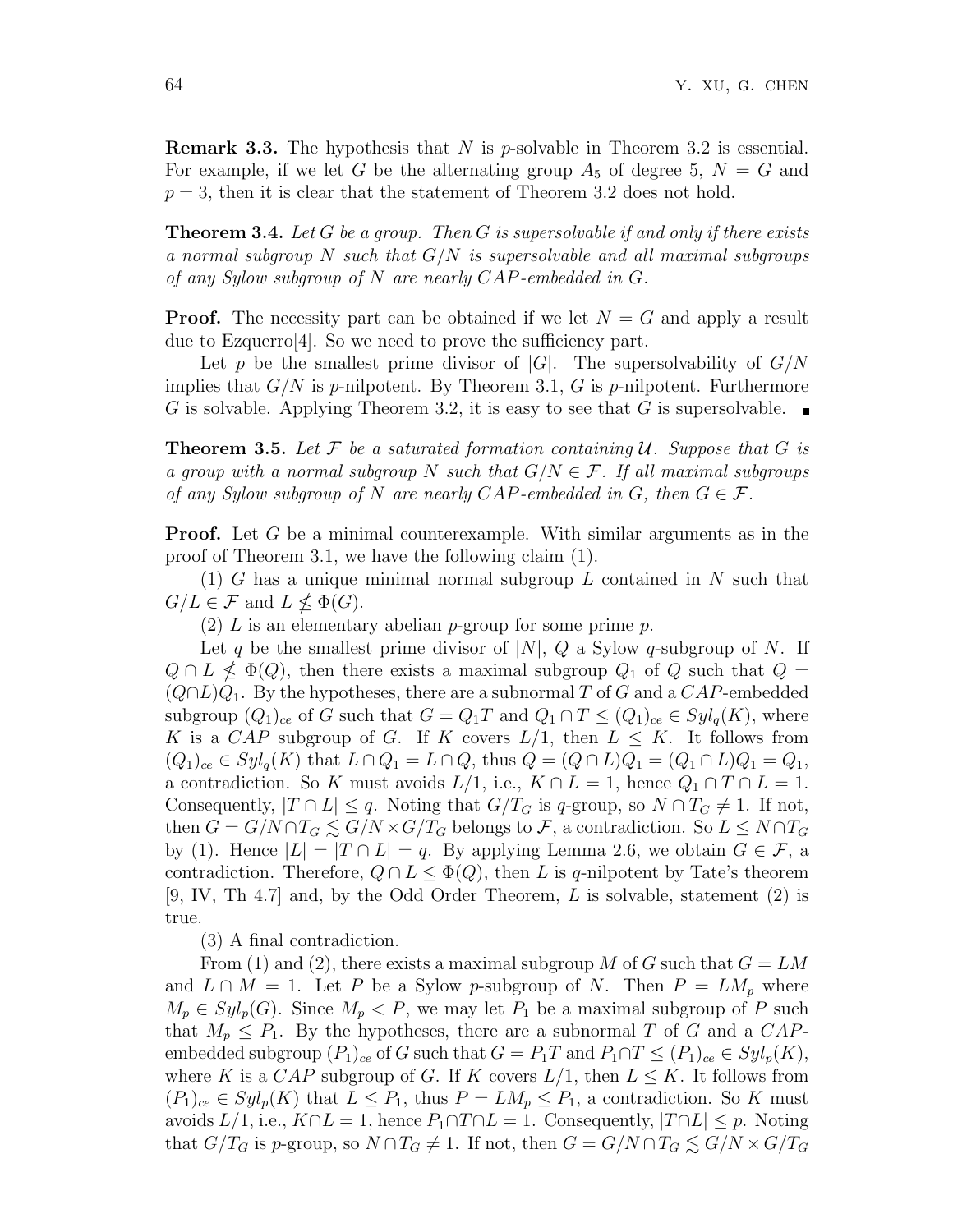belongs to  $\mathcal{F}$ , a contradiction. So  $L \leq N \cap T_G$  by (1). Hence  $|L| = |T \cap L| = q$ . By applying Lemma 2.6, we obtain  $G \in \mathcal{F}$ , final contradiction. We are done.

**Theorem 3.6.** Let  $\mathcal{F}$  be a saturated formation containing  $\mathcal{U}$  and let  $N$  be a *solvable normal subgroup of G such that*  $G/N \in \mathcal{F}$ . If all maximal subgroups *of any Sylow subgroup of F*(*N*) *are nearly CAP-embedded subgroups of G, then*  $G \in \mathcal{F}$ *.* 

**Proof.** Assume that the result is false and let *G* be a counterexample of minimal order. First we have  $\Phi(G) = 1$ . Suppose that  $\Phi(G) \neq 1$  and take a prime *p* dividing  $|\Phi(G)|$ . Denote  $D = O_p(\Phi(G)) \neq 1$ . Clearly  $D \leq G$ . Let  $F(ND/D) =$  $L/D$ . By  $L/D$  *Char ND/D*  $\trianglelefteq G/D$ ,  $L/D \trianglelefteq G/D$ . Hence  $L \trianglelefteq G$ . Since  $L/D$ is a normal nilpotent subgroup of  $G/D$  and  $D \leq \Phi(G)$ , applying a result due to Gaschütz<sup>[9]</sup>, III, Theorem 3.5<sup>[3]</sup>, we have that *L* is a normal nilpotent subgroup of *ND*. Thus  $L \leq F(ND)$ . Consequently  $F(ND/D) = F(ND)/D = L/D$ . By [2, Lemma 3.1],  $F(ND/D) = F(N)D/D$ . It is clear that  $(G/D)/(ND/D)$  ≅  $G/ND \cong (G/N)/(ND/N)$  belongs to *F*. Now, by Lemma 2.8(1), the hypotheses of the theorem hold in  $G/D$ . By the minimality of  $G, G/D \in \mathcal{F}$ . Since  $\mathcal F$  is saturated,  $G \in \mathcal{F}$ , a contradiction. We obtain  $\Phi(N) \leq \Phi(G) = 1$ . Let M be a maximal subgroup of *G* such that  $F(N) \nleq M$ . Then there exists a prime *p* such that  $O_p(N) \nleq M$ . It follows that  $G = O_p(N)M$ . Clearly,  $O_p(N) \cap M < O_p(N)$ , so we may take a maximal subgroup  $P_1$  of  $O_p(N)$  containing  $O_p(N) \cap M$ . Then *P*<sub>1</sub> ∩ *M* =  $O_p(N)$  ∩ *M*  $\leq G$ , therefore  $P_1 \cap M \leq (P_1)_G$ . If  $(P_1)_G M = G$ , then  $O_p(N) = O_p(N) \cap (P_1)_G M = (P_1)_G (O_p(N) \cap M) = (P_1)_G$ , a contradiction. Thus  $(P_1)_G M < G$ , so  $(P_1)_G \leq O_p(N) \cap M$  and  $P_1 \cap M = O_p(N) \cap M = (P_1)_G$ . Let  $O_p(N)/K$  be a chief factor of *G* with  $O_p(N) \cap M \leq K$ . Then  $O_p(N) \cap M = K \cap M$ . If  $KM = G$ , then  $O_p(N) = O_p(N) \cap KM = K(O_p(N) \cap M) = K$ , a contradiction. Thus  $KM < G$ , so  $K \leq M$  and  $K = O_p(N) \cap M = (P_1)_G$ . Since  $P_1$  is a nearly *CAP*-embedded subgroup of *G*, there are a subnormal *T* of *G* and a *CAP*embedded subgroup  $(P_1)_{ce}$  of *G* such that  $G = P_1T$  and  $P_1 \cap T \leq (P_1)_{ce} \in$  $Syl_p(B)$ , where *B* is a *CAP* subgroup of *G*. Clearly  $(P_1)_G(O_p(N) \cap T)$  is normal in *G*. From the fact that  $O_p(N)/(P_1)_G$  is a *G*-chief factor, we know that either  $(P_1)_G = (P_1)_G (O_p(N) \cap T)$  or  $(P_1)_G (O_p(N) \cap T) = O_p(N)$ . If the former holds, then  $O_p(N) \cap T \leq (P_1)_G$ . Furthermore,  $O_p(N) \cap T = P_1 \cap T$  and  $O_p(N) = P_1$ as  $P_1T = O_p(N)T = G$ , a contradiction. So  $(P_1)_G(O_p(N) \cap T) = O_p(N)$ , we obtain  $O_p(N) \leq (P_1)_G T$ . Thus  $G = P_1 T = (P_1)_G T$ . Noting that *B* is a *CAP* subgroup of *G*. If *B* covers  $O_p(N)/(P_1)_G$ , then  $O_p(N) \leq B(P_1)_G$ . It follows from  $(P_1)_{ce} \in Syl_p(B)$  that  $O_p(N) \leq P_1$ , a contradiction. So *B* must avoids  $O_p(N)/(P_1)_G$ , i.e.,  $(P_1)_{ce} = B \cap O_p(N) = B \cap (P_1)_G$ , hence  $(P_1)_{ce} \leq (P_1)_G$ . Consequently  $(P_1)_G \cap T = P_1 \cap T$ , we have  $P_1 = (P_1)_G = O_p(N) \cap M$ . Therefore  $|G : M| = |O_p(N) : O_p(N) \cap M| = p$ . By Lemma 2.7, we get  $G \in \mathcal{F}$ , a final contradiction.

**Remark 3.7.** The hypothesis that *N* is solvable in Theorem 3.6 cannot be removed. For example, if we let  $G = SL(2, 5)$  and  $N = G$ , then  $F(N)$  is a group of order 2. Thus all maximal subgroups of any Sylow subgroup of *F*(*N*) have the nearly *CAP*-embedded property in *G*, but *G* is not supersolvable.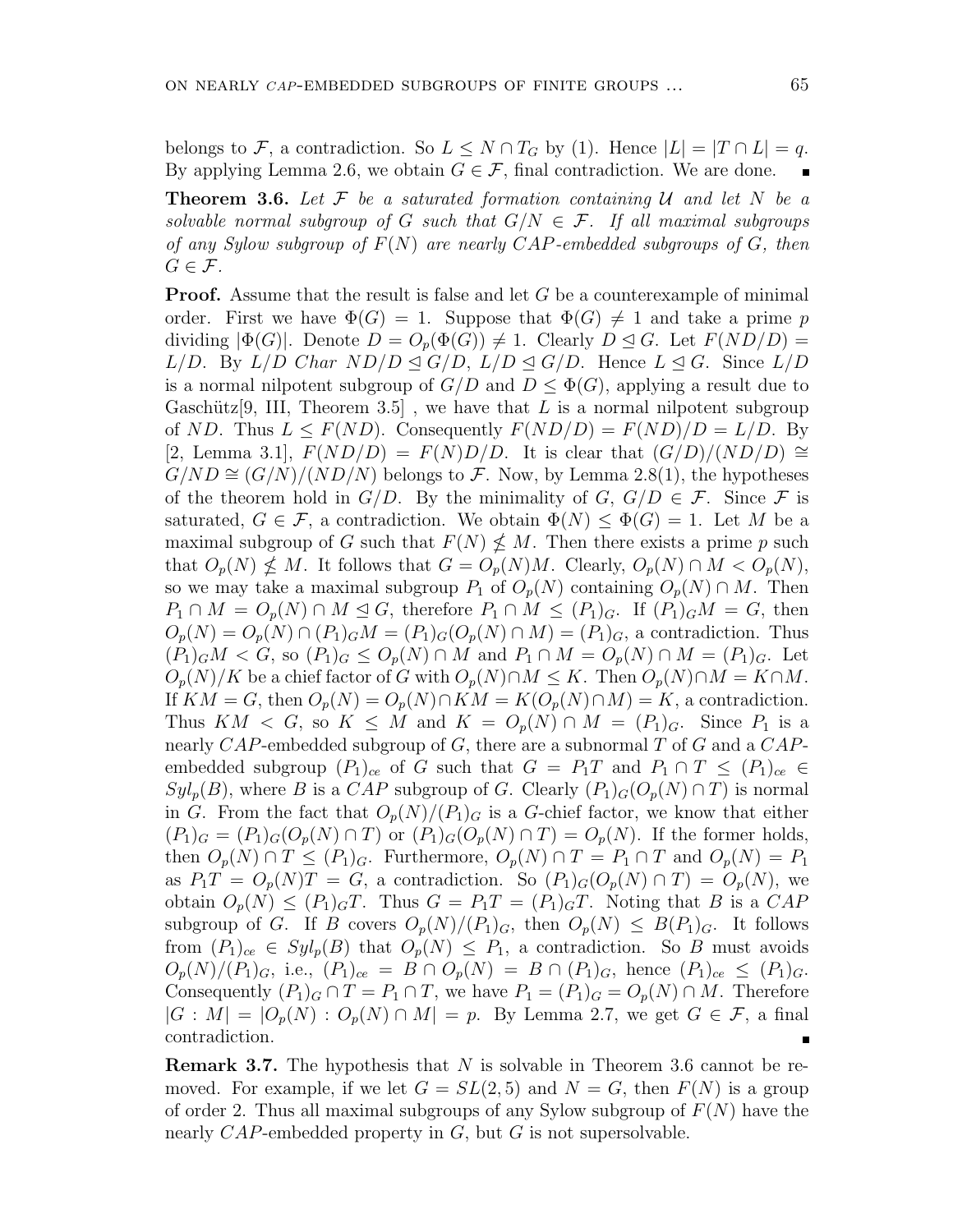### **4. Some applications**

Since many relevant families of subgroups, such as normal subgroups, *c*-normal subgroups,  $CAP$  subgroups,  $CAP$ -embedded subgroups and  $c^{\sharp}$ -normal subgroups, enjoy the nearly *CAP*-embedded property, a lot of nice results can be obtained according to our theorems.

Recall first the concept of  $c^{\sharp}$ -normal subgroups mentioned above. Let *H* be a subgroup of *G*. We call *H* a  $c^{\sharp}$ -normal subgroup of *G* if there exists a normal subgroup *T* of *G* such that  $G = HT$  and  $H \cap T$  is a  $CAP$  subgroup of *G* (see[16]).

Now, we here list special cases of our theorems which can be found in the literature.

Theorem 3.1 immediately implies:

**Corollary 4.1.** ([7, Theorem 3.1]) *Let p be a prime dividing the order of the group G* with  $(|G|, p-1) = 1$  and let *H* be a normal subgroup of *G* such that  $G/H$  is *p-nilpotent. If there exists a Sylow p-subgroup P of H such that P is cyclic or every maximal subgroup of P is CAP-embedded in G, then G is p-nilpotent.*

**Proof.** If *P* is a cyclic group, by [9, p. 420, Theorem 2.8], we have *G* is *p*nilpotent. So every maximal subgroup of *P* has the *CAP*-embedded property in *G*. Hence *G* is *p*-nilpotent by Theorem 3.1.  $\blacksquare$ 

**Corollary 4.2.** ([8, Theorem 3.4]) *Let p be the smallest prime number dividing the order of a group G and P a Sylow p-subgroup of G. If every maximal subgroup of P is c-normal in G, then G is p-nilpotent.*

**Corollary 4.3.** ([16, Theorem 3.1]) *Let G be a group, H a normal subgroup of G such that G/H is p-nilpotent and P a Sylow p-subgroup of H, where p is a prime divisor of*  $|G|$  *with*  $(|G|, p - 1) = 1$ *. If all maximal subgroups of P* are  $c^{\sharp}$ -normal *in G, then G is p-nilpotent. In particular, G is p-supersolvable.*

From Theorem 3.2 we obtain:

**Corollary 4.4.** ([7, Theorem 4.1]) *Let p be a prime dividing the order of the group G and let H be a p-solvable normal subgroup of G such that G/H is psupersolvable. If there exists a Sylow p-subgroup P of H such that every maximal subgroup of P is CAP-embedded in G, then G is p-supersolvable.*

**Corollary 4.5.** ([16, Theorem 3.4]) *Let G be a p-solvable group, H a normal subgroup of*  $G$  *such that*  $G/H$  *is p-supersolvable and*  $P$  *a Sylow p-subgroup of*  $H$ *, where*  $p$  *is a prime. If all maximal subgroups of*  $P$  *are*  $c^{\sharp}$ -normal *in*  $G$ *, then*  $G$  *is p-supersolvable.*

By Theorem 3.5 we have:

**Corollary 4.6.** ([13, Theorem 1]) *If the maximal subgroups of the Sylow subgroups of G are normal in G, then G is supersoluble.*

**Corollary 4.7.** ([11, Theorem 3.5]) *Assume that G/H is supersolvable and all maximal subgroups of the Sylow subgroups of H are normal in G. Then G is supersolvable.*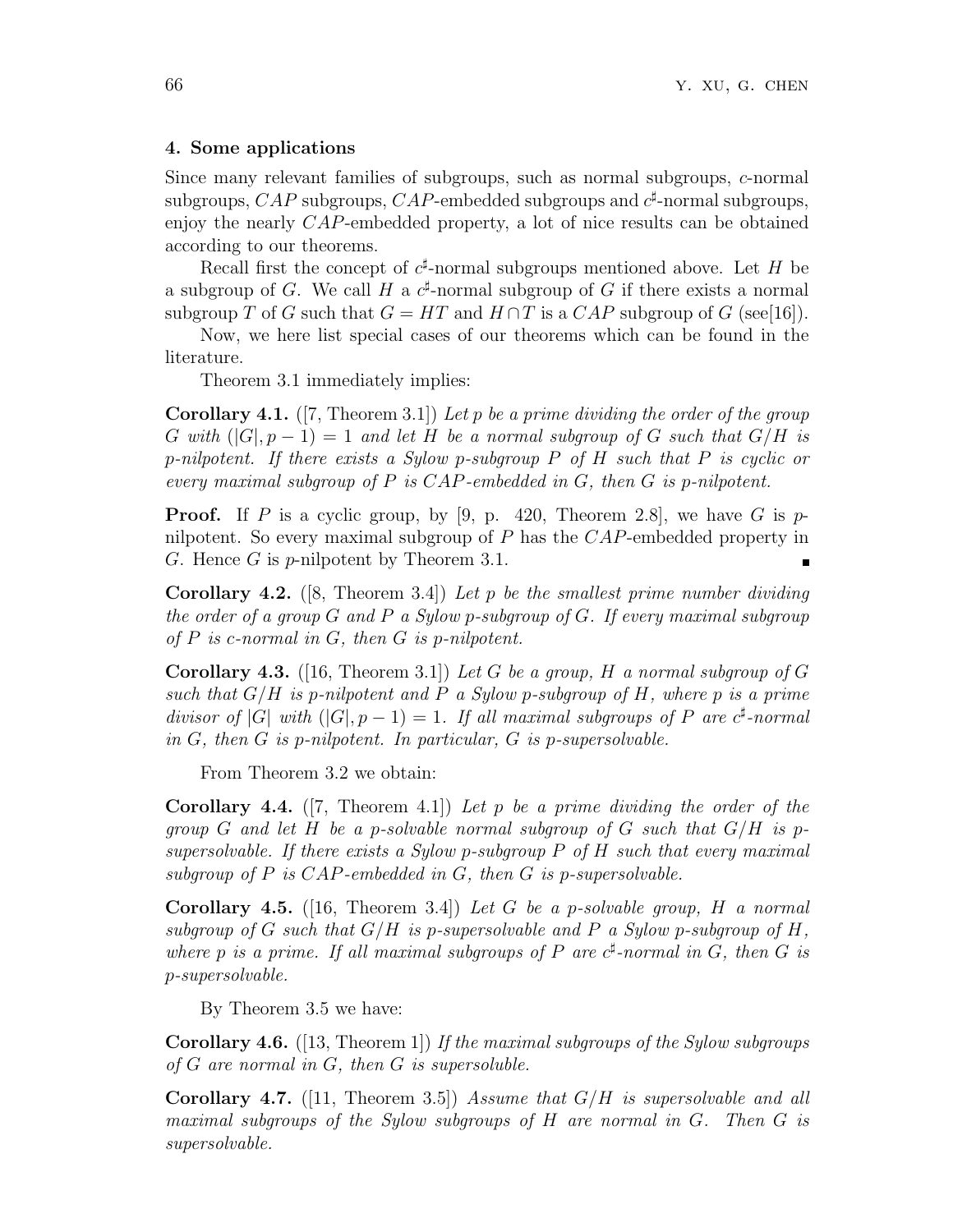**Corollary 4.8.** ([15, Theorem 4.1]) *If the maximal subgroups of the Sylow subgroups of G are c-normal in G, then G is supersoluble.*

**Corollary 4.9.** ([16, Theorem 4.1]) Let F be a saturated formation containing  $U$ . *Suppose that G is a group with a normal subgroup H such that*  $G/H \in \mathcal{F}$ *. If all maximal subgroups of any Sylow subgroup of H* are  $c^{\sharp}$ -normal in *G*, then  $G \in \mathcal{F}$ .

As immediate corollaries of Theorem 3.6, we have the following:

**Corollary 4.10.** ([11, Theorem 3.1]) *Assume that G is solvable and every maximal subgroup of the Sylow subgroups of*  $F(G)$  *is normal in*  $G$ *. Then*  $G$  *is supersolvable.*

**Corollary 4.11.** [7, Theorem 4.3] *Let G be a group. Then G is supersolvable if and only if there exists a solvable normal subgroup H such that G/H is supersolvable and all maximal subgroups of any Sylow subgroup of F*(*H*) *have the CAP-embedded property in G.*

**Corollary 4.12.** ([10, Theorem 2]) *Let G be a group and E a soluble normal subgroup of G such that G/E is supersoluble. If all maximal subgroups of the Sylow subgroups of F*(*E*) *are c-normal in G, then G is supersoluble.*

**Corollary 4.13.** [1, Theorem 4.4] Let F be a saturated formation containing  $U$ . *Suppose that G is a solvable group with a normal subgroup H such that*  $G/H \in \mathcal{F}$ *. If all maximal subgroups of all Sylow subgroups of F*(*H*) *are CAP-subgroups of G, then*  $G \in \mathcal{F}$ 

**Corollary 4.14.** ([18, Theorem 1]) Let F be a saturated formation containing  $U$ . *Suppose that G is a group with a soluble normal subgroup H such that*  $G/H \in \mathcal{F}$ *. If all maximal subgroups of all Sylow subgroups of F*(*H*) *are c-normal in G, then*  $G \in \mathcal{F}$ *.* 

**Acknowledgement.** This work was supported by the National Natural Science Foundation of China (Grant No. 11271301, 11601225, 11501235), the Natural Science Foundation of Jiangsu Province (No. BK20140451).

### **References**

- [1] Asaad, M., *On maximal subgroups of Sylow subgroups of finite groups*, Comm. Algebra, 26 (11) (1998), 3647-3652.
- [2] Asaad, M., Ramadan, M., Shaalan, A., *Influence of π-quasinormality on maximal subgroups of Sylow subgroups of Fitting subgroups of a finite group*, Arch. Math., 56 (1991), 521-527.
- [3] Doerk, K., Hawkes, T., *Finite Solvable Groups*, Walter de Gruyter, Berlin, New York, 1992.